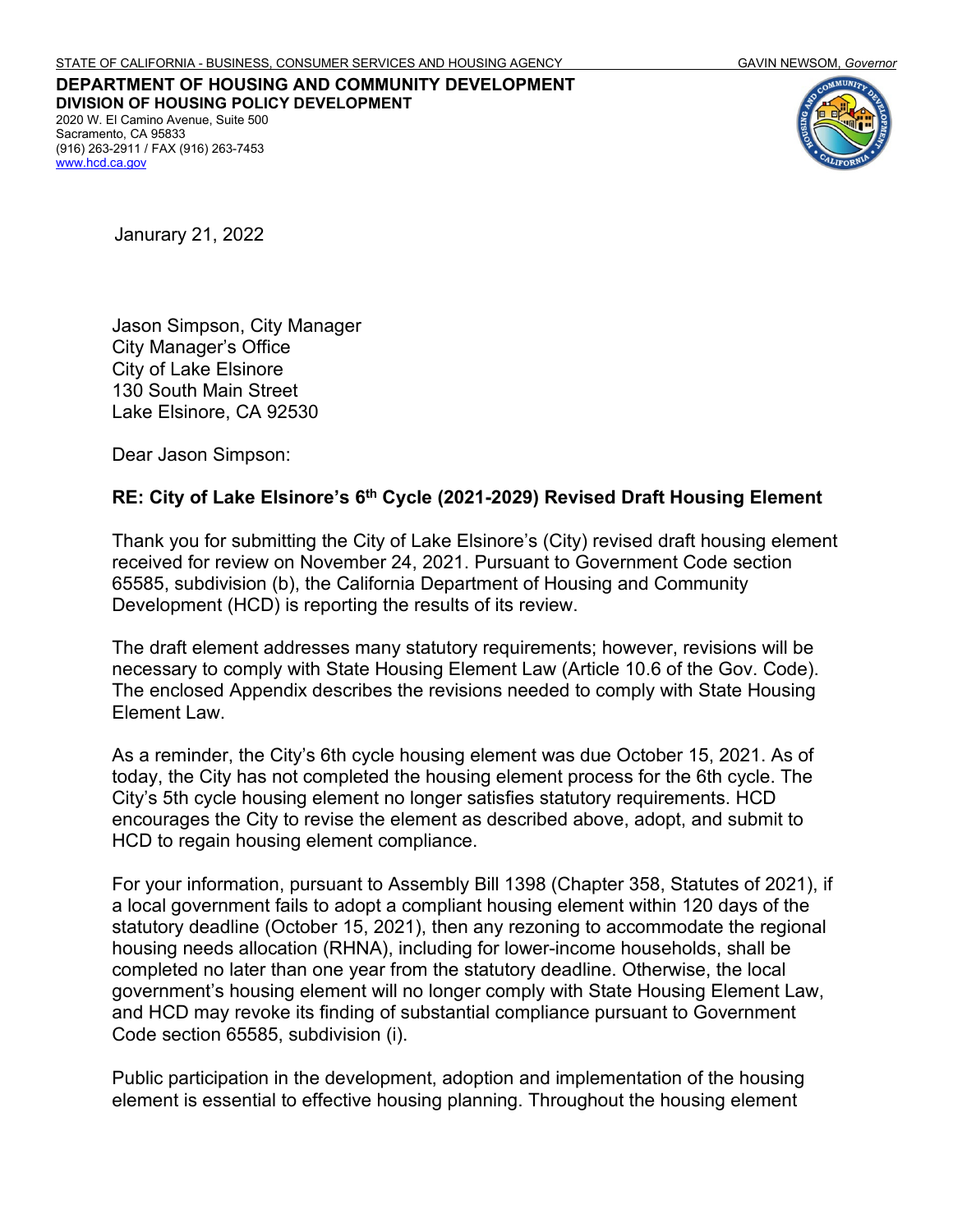Jason Simpson, City Manager Page 2

process, the City should continue to engage the community, including organizations that represent lower-income and special needs households, by making information regularly available and considering and incorporating comments where appropriate.

Several federal, state, and regional funding programs consider housing element compliance as an eligibility or ranking criteria. For example, the CalTrans Senate Bill (SB) 1 Sustainable Communities grant; the Strategic Growth Council and HCD's Affordable Housing and Sustainable Communities programs; and HCD's Permanent Local Housing Allocation consider housing element compliance and/or annual reporting requirements pursuant to Government Code section 65400. With a compliant housing element, the City meets housing element requirements for these and other funding sources.

We are committed to assist the City in addressing all statutory requirements of State Housing Element Law. If you have any questions or need additional technical assistance, please contact Jamillah Williams, of our staff, at [Jamillah.Williams@hcd.ca.gov.](mailto:Jamillah.Williams@hcd.ca.gov)

Sincerely,

Firm Dyf

Paul McDougall Senior Program Manager

**Enclosure**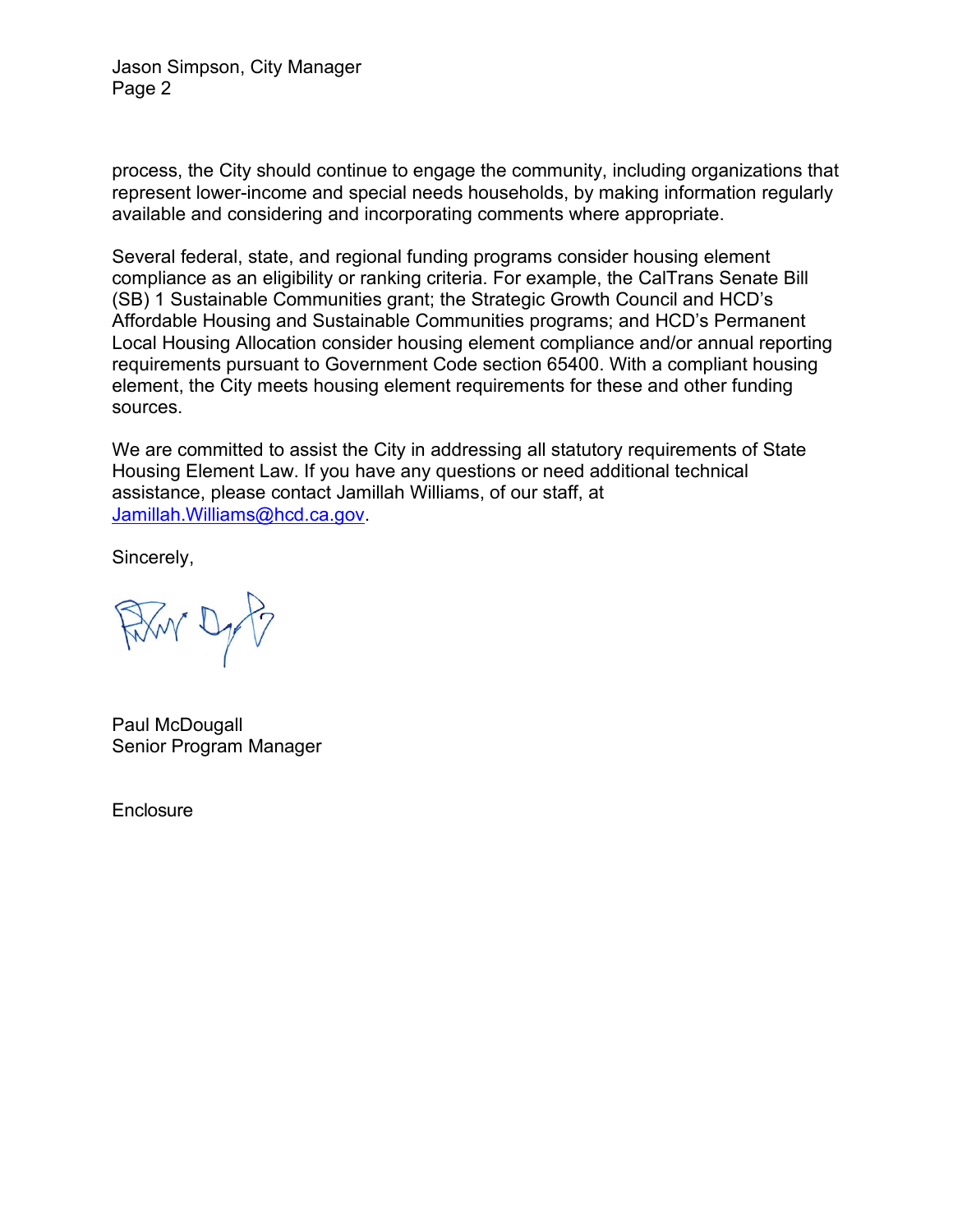### **APPENDIX CITY OF LAKE ELSINORE**

The following changes are necessary to bring the City's housing element into compliance with Article 10.6 of the Government Code. Accompanying each recommended change, we cite the supporting section of the Government Code.

Housing element technical assistance information is available on HCD's website at [http://www.hcd.ca.gov/community-development/housing-element/housing-element-memos.shtml.](http://www.hcd.ca.gov/community-development/housing-element/housing-element-memos.shtml) Among other resources, the housing element section contains HCD's latest technical assistance tool, *Building Blocks for Effective Housing Elements (Building Blocks),* available at <http://www.hcd.ca.gov/community-development/building-blocks/index.shtml> and includes the Government Code addressing State Housing Element Law and other resources.

### **A. Housing Needs, Resources, and Constraints**

1. *Affirmatively further[ing] fair housing in accordance with Chapter 15 (commencing with Section 8899.50) of Division 1 of Title 2…shall include an assessment of fair housing in the jurisdiction (Gov. Code, § 65583, subd. (c)(10)(A))*

The element includes the Assessment of Fair Housing (AFH); however, additional information is necessary to address the requisite affirmatively furthering fair housing (AFFH) analysis requirement, including local contributing factors to the fair housing issues and develop strong programs and strategies to address the identified fair housing issues as follows:

Disparities in Access to Opportunity: While the element included some additional analysis (p. 3.47) for access to opportunity, it must still provide local analysis of trends and patterns transportation and environment and a regional analysis for education. The analysis should also address persons with disabilities and disparities in access to transit. Please refer to page 35 of the AFFH guidebook (link: [https://www.hcd.ca.gov/community-development/affh/index.shtml#guidance\)](https://www.hcd.ca.gov/community-development/affh/index.shtml#guidance) for specific factors that should be considered when analyzing access to opportunities.

Site Inventory: The map of the approved projects inventory shows a concentration of very low- and extremely low-income (ELI) sites in low resource areas. While Program 9 was added to mitigate the impact of lower income concentration and the narrative describes how the allocation of sites improves conditions, it does not address how sites exacerbate conditions. Additionally, the analysis evaluates the sites relative to access to opportunity but should also evaluate the income categories of identified sites with respect to location, the number of sites and units by all income groups and how that affects the existing patterns for all components of the assessment of fair housing (e.g., racially and ethnically concentrated areas of poverty (RE/CAPs), integration and segregation, and disproportionate housing needs and displacement risk).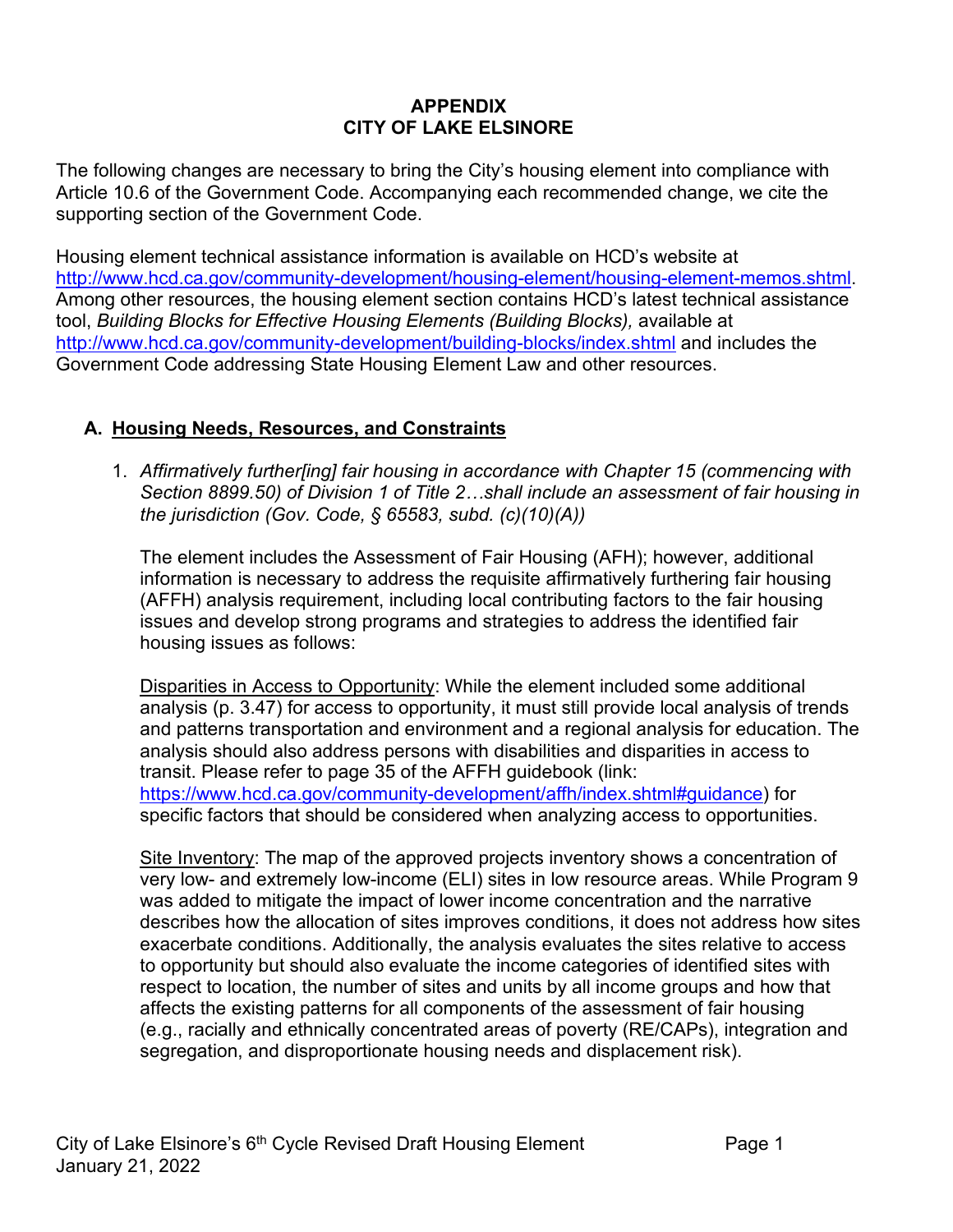Contributing Factors: While the element includes additional issue areas as well as associated contributing factors, it does not explain how these factors are prioritized in the analysis. The element must prioritize contributing factors to fair housing issues. Contributing factors create, contribute to, perpetuate, or increase the severity of fair housing issues, are fundamental to adequate goals and actions, and must be related to the overall analysis. Examples include community opposition to affordable housing, housing discrimination, land use and zoning laws, lack of regional cooperation, location and type or lack of affordable housing and lack of public or private investment in areas of opportunity or affordable housing choices. The analysis must result in strategic approaches to inform and connect goals and actions to mitigate contributing factors to affordable housing.

Goals, Priorities, Metrics, and Milestones: Goals and actions must significantly seek to overcome contributing factors to fair housing issues. While the revised draft includes an overview of two issues in Lake Elsinore along with contributing factors, it does not identify associated goals, metrics, and milestones. The element must include metrics and milestones for evaluating progress on programs, actions, and fair housing results. Programs also need to be based on identified contributing factors, be significant and meaningful. The element must add, and revise programs based on a complete analysis and listing and prioritization of contributing factors to fair housing issues. For sites that are in lower-resourced areas, the element must include specific actions that seek to transform and address disparities in low resourced areas. Furthermore, the element must include metrics and milestones for evaluating progress on programs, actions, and fair housing results. For more information, please see HCD's guidance at [https://www.hcd.ca.gov/community-development/affh/index.shtm.](https://www.hcd.ca.gov/community-development/affh/index.shtm)

2. *An inventory of land suitable and available for residential development, including vacant sites and sites having realistic and demonstrated potential for redevelopment during the planning period to meet the locality's housing need for a designated income level, and an analysis of the relationship of zoning and public facilities and services to these sites. (Gov. Code, § 65583, subd. (a)(3).)*

The City has a regional housing needs allocation (RHNA) of 6,681 housing units, of which 2,977 are for lower-income households. To address this need, the element relies on vacant sites, including sites in Specific Plan Areas. To demonstrate the adequacy of these sites and strategies to accommodate the City's RHNA, the element must include complete a vacant sites analysis:

Specific Plan Areas: The revised sites inventory identifies potential capacity in a number of specific plans for 18,403 units (Appendix B) and relies on capacity to accommodate at least 1,725 of its lower-income RHNA on multifamily sites within those specific plans (Table 4.8). While the housing element indicates the Specific Plans' residential capacity and estimates the number of units by income group, it does not provide any analysis demonstrating their suitability and availability for development in the planning period or potential affordability. For specific plans that are anticipating a variety of housing types including multifamily, it remains unclear how multifamily is to be accommodated in these specific plans, land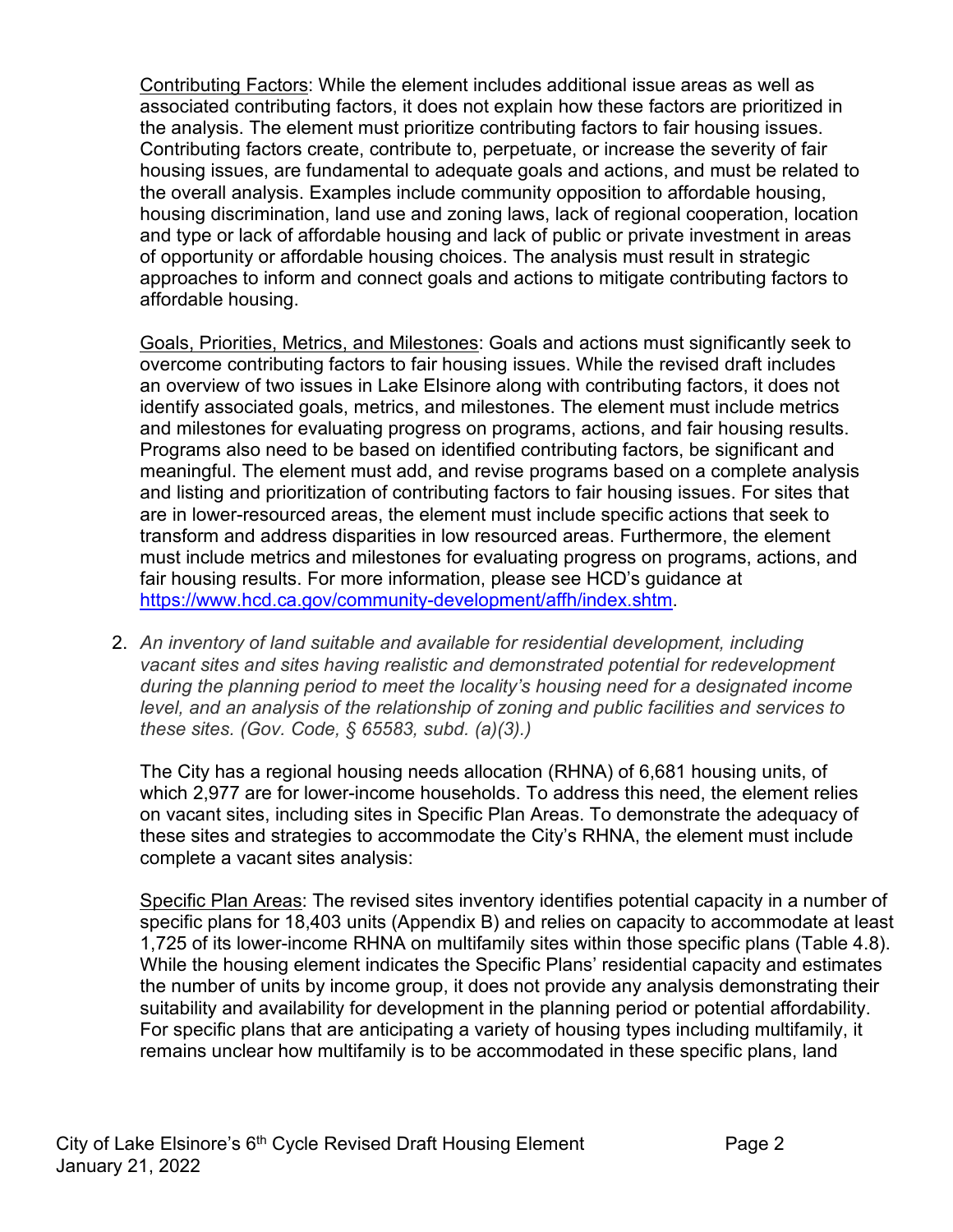capacity that will be available for multifamily, and allowable densities. To utilize residential capacity in Specific Plans, the element must:

- Identify the date of approval of the plans and expiration date.
- Identify approved or pending projects within these plans that are anticipated in the planning period, including anticipated affordability based on the actual or projected sale prices, rent levels, or other mechanisms establishing affordability in the planning period of the units within the project.
- Provide descriptions of allowable densities, development standards and other requirements for multifamily development anticipated to accommodate the lowerincome RHNA;
- Describe necessary approvals or steps for entitlements for new development (e.g., design review, site plan review, etc.).
- Describe any development agreements, and conditions or requirements such as phasing or timing requirements, that impact development in the planning period.

Zoning for Lower-Income Households: The site inventory is relying on zoning that allows up to 24 units per acre to accommodate the lower-income housing need. The element includes additional analysis to substantiate the City's use of lower income based on "lower real estate costs" and programs to remove constraints. However, the element does not include a complete analysis to demonstrate the feasibility of 24 units per acre density. Specifically, the element must describe market demand and financial feasibility. To address this analysis, the City could consult with local developers. In addition, the element states that over 4,448 units affordable to lower-income households are expected to be accommodated in potential multifamily and mixed-use development in a variety of specific plans. However, the element does not include information allowable densities for multifamily development and therefore HCD cannot make a determination related to the appropriateness of sites within the specific plans to accommodate the RHNA for lower-income.

Realistic Capacity: As stated in the previous element, the City uses maximum density allowed in the Residential Mixed-Use zone (RMU) multiplied by the size of the parcel. While the element was revised to indicate there is residential capacity in the Commercial Mixed-Use zone that was not included in the inventory, this information is not sufficient to address this requirement as it does provide support for the capacity assumptions in the RMU. The element should include typical densities of existing or approved residential developments at similar affordability levels within the zone and development trends supporting residential development. Please see HCD's prior review.

Water Sewer Priority: Water and sewer service providers must establish specific procedures to grant priority water and sewer service to developments with units affordable to lower-income households. (Gov. Code, § 65589.7.) Program 16 (Adequate Sites) commits to delivering the housing element to water and sewer service providers but does not indicate a procedure to grant priority water and sewer service to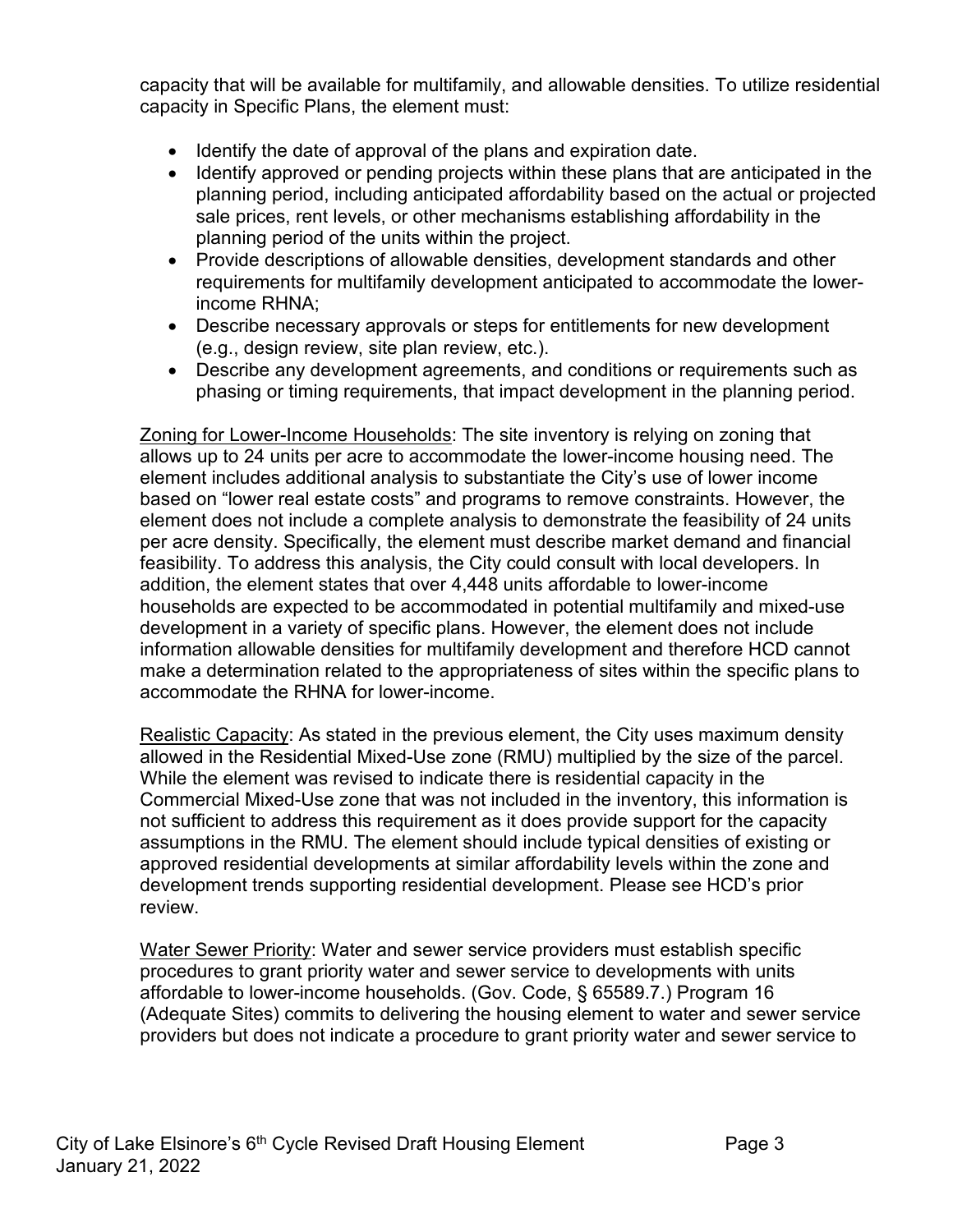developments with units affordable to lower-income households. Please See HCD's prior review.

# **B. Housing Programs**

1. *Include a program which sets forth a schedule of actions during the planning period, each with a timeline for implementation, which may recognize that certain programs are ongoing, such that there will be beneficial impacts of the programs within the planning period, that the local government is undertaking or intends to undertake to implement the policies and achieve the goals and objectives of the Housing Element through the administration of land use and development controls, the provision of regulatory concessions and incentives, and the utilization of appropriate federal and state financing and subsidy programs when available. The program shall include an identification of the agencies and officials responsible for the implementation of the various actions. (Gov. Code, § 65583, subd. (c).)*

To address the program requirements of Gov. Code section 65583, subd. (c)(1-6), and to facilitate implementation, programs should include: (1) a description of the City's specific role in implementation; (2) definitive implementation timelines; (3) objectives, quantified where appropriate; and (4) identification of responsible agencies and officials. Programs to be revised include the following:

All programs should be reviewed and revised to include items (1) through (4) as stated above. While many programs contain objectives and timelines, many do not. The element should be revised to address any of these deficiencies, including those noted below:

Program 14 (Special Needs Housing): This Program commits to giving priority to special needs projects, encouraging nonprofits to pursue funding for special needs housing, and assisting developers seeking state and federal funding. While the City clarified actions and included additional objectives, it did not describe how the City will encourage nonprofit organizations or how it will grant priority for special needs projects.

Program 15 (Resources to Address Homeless Need): This Program commits to addressing needs of at-risk and homeless through assistance to nonprofits, continuing to work with nonprofit organizations to aid residents in need and offering technical assistance, and using the Lake Elsinore Homeless Task Force to further the City's efforts. As stated in the previous letter, it is unclear of what specific actions the City will take to assist nonprofit efforts or what the City's technical assistance will look like. The Program should be revised to specify actions and objectives for each category and answer when the City intends on applying for the stated funds and what kind of assistance will or can be granted to the nonprofits.

2. *Identify actions that will be taken to make sites available during the planning period with appropriate zoning and development standards and with services and facilities to accommodate that portion of the city's or county's share of the regional housing need*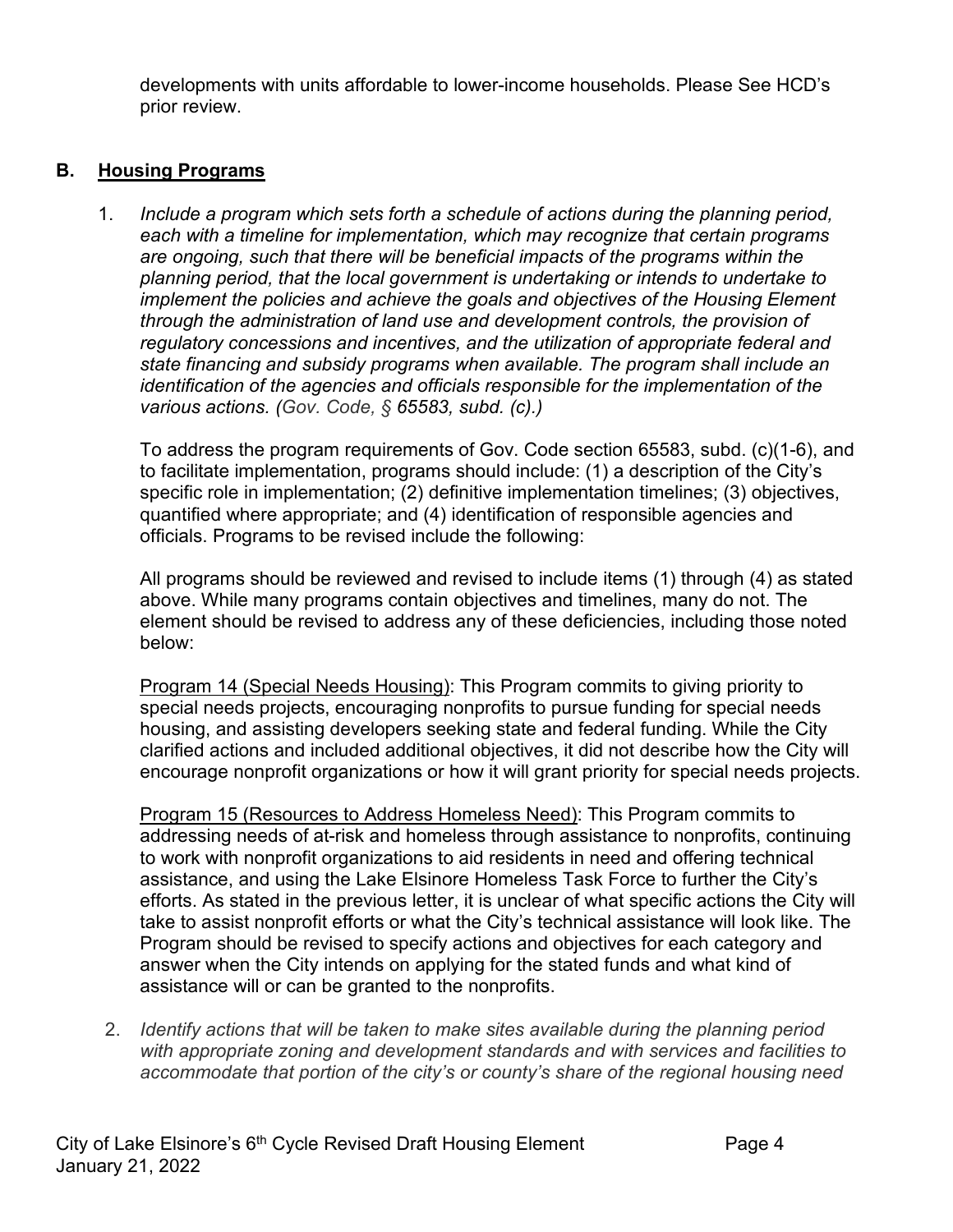for each income level that could not be accommodated on sites identified in the *inventory completed pursuant to paragraph (3) of subdivision (a) without rezoning, and to comply with the requirements of Government Code section 65584.09. Sites shall be identified as needed to facilitate and encourage the development of a variety of types of housing for all income levels, including multifamily rental housing, factory-built housing, mobilehomes, housing for agricultural employees, supportive housing, singleroom occupancy units, emergency shelters, and transitional housing. (*Gov. Code, § *65583, subd. (c)(1).)*

As noted in Finding A2, the element does not include a complete site analysis, therefore, the adequacy of sites and zoning were not established. Based on the results of a complete sites inventory and analysis, the City may need to add or revise programs to address a shortfall of sites or zoning available to encourage a variety of housing types.

3. *Promote and affirmatively further fair housing opportunities and promote housing throughout the community or communities for all persons regardless of race, religion, sex, marital status, ancestry, national origin, color, familial status, or disability, and other characteristics protected by the California Fair Employment and Housing Act (Part 2.8 (commencing with Section 12900) of Division 3 of Title 2), Section 65008, and any other state and federal fair housing and planning law. (Gov. Code, § 65583, subd. (c)(5).)*

Program to AFFH: While the element includes Program 25 which describes how the City's fair housing initiatives, it must also include stronger actions that promote AFFH opportunities. The element must be revised to include programs that go beyond status quo actions and include quantifiable objectives and concrete actions that are transformative and overcome patterns and trends identified in the element. For example, Disparities in Access to Opportunity section identifies lack of public investment in specific neighborhoods, the location of proficient schools and school assignment policies as contributing factors, but none of the associated goals address any of these. Additionally, Bullet 2 in the same section should go beyond identifying issues and commit to addressing them once they are discovered. Bullet 4 does not proactively address identified issues such as a concentration of lower- and moderateincome minorities. Bullet 7 should be revised to include a specific implementation date.

AFFH means taking meaningful actions that, taken together, address significant disparities in housing needs and in access to opportunity, replacing segregated living patterns with truly integrated and balanced living patterns, transforming RE/CAPs into areas of opportunity, and fostering and maintaining compliance with civil rights and fair housing laws. The duty to AFFH extends to all public agency's activities and programs relating to housing and community development.